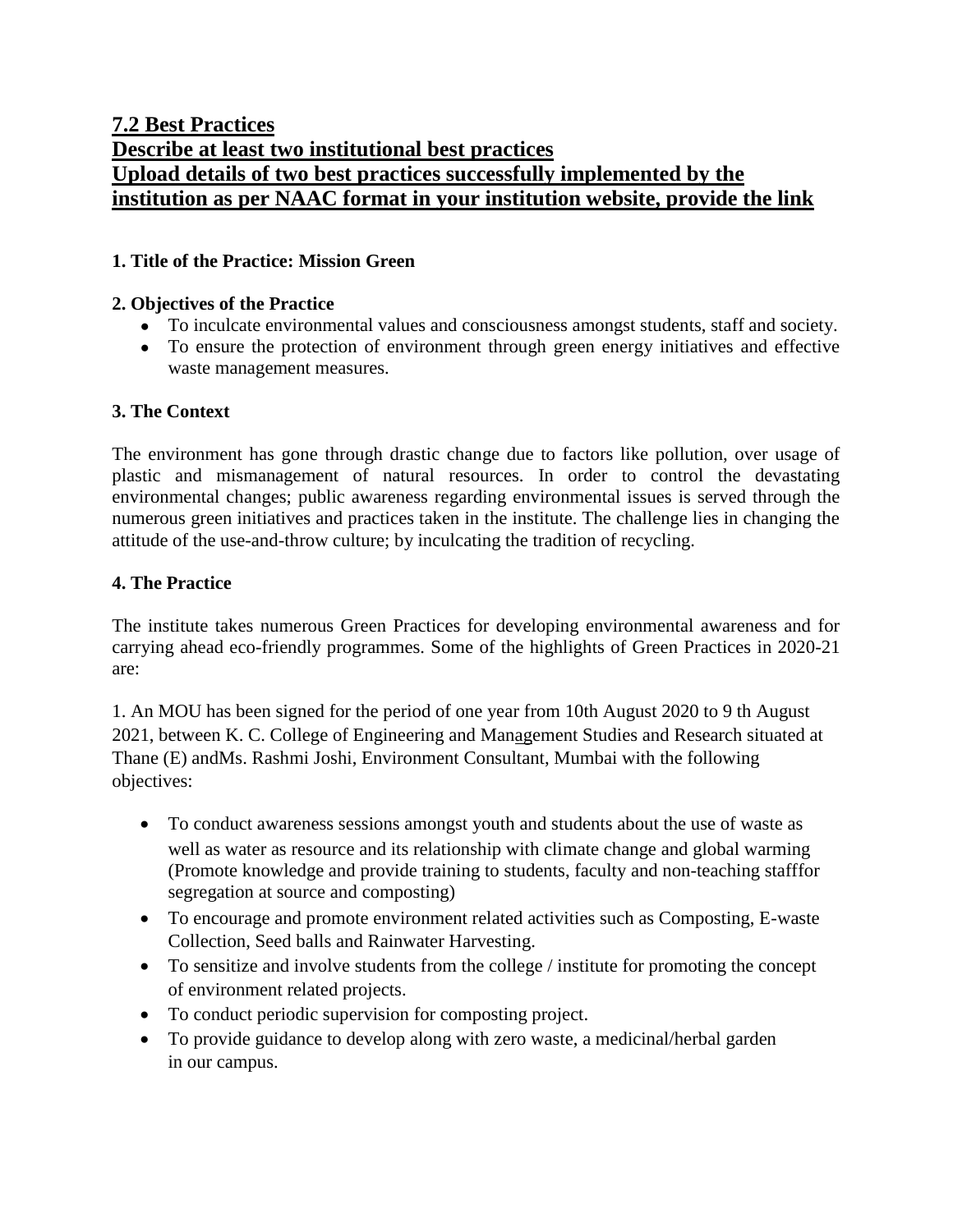2.The department of Humanities and Applied Sciences has organizedtwo days FDP on Emerging Areas of Research in Science and Environment on  $5<sup>th</sup>$  and  $7<sup>th</sup>$  June, 2021.

3. On  $5<sup>th</sup>$  June i.e. the world Environment Day, the first session of two days FDP was taken by Professor Yogendra Shastri,, Department of Chemical Engineering, IITB on Incorporating Sustainability in Engineering Design.

4. Eco-club in association with the Department of Humanities and Applied Sciences organized an event on 9 Feb, 2022 called "One Student One Tree" - Plantation Activity. The purpose of tree plantation is to save the endangered environment and to beautify our life.

5. Eco club organized an online quiz based on Environmental Sciences for faculty and students. This quiz was conducted from  $26<sup>th</sup>$  June 2021 to 05<sup>th</sup> July 2021. The quiz received 163 responses.

6. On the third day of F.E. Induction Program (Deeksharambh: 2020-21, 6 Feb, 2021),Mrs. Rashmi Joshi took a very interesting session on Green Initiatives for Environmental Sustainability.

6.A sapling donation day was celebrated in our campus and total 10 saplings were donated by Mrs. Rashmi Joshi (Environment Consultant) to K. C. College of Engineering and Management Studies and Research, Thane (E) on 3 March, 2021.

7. Eco Club in association with the Department of Humanities and Applied Sciences and IQAC organized a webinar on "Kitchen &Terrace Gardening**"** on 23 October,2020.

8. A webinar on E waste management was organized on 31 May,2021.

## **5. Evidence of Success**

1. An MOU has been signed for the period of one year from 10th August 2020 to 9 th August 2021, between K. C. College of Engineering and Management Studies and Research situated at Thane (E) and Ms. Rashmi Joshi.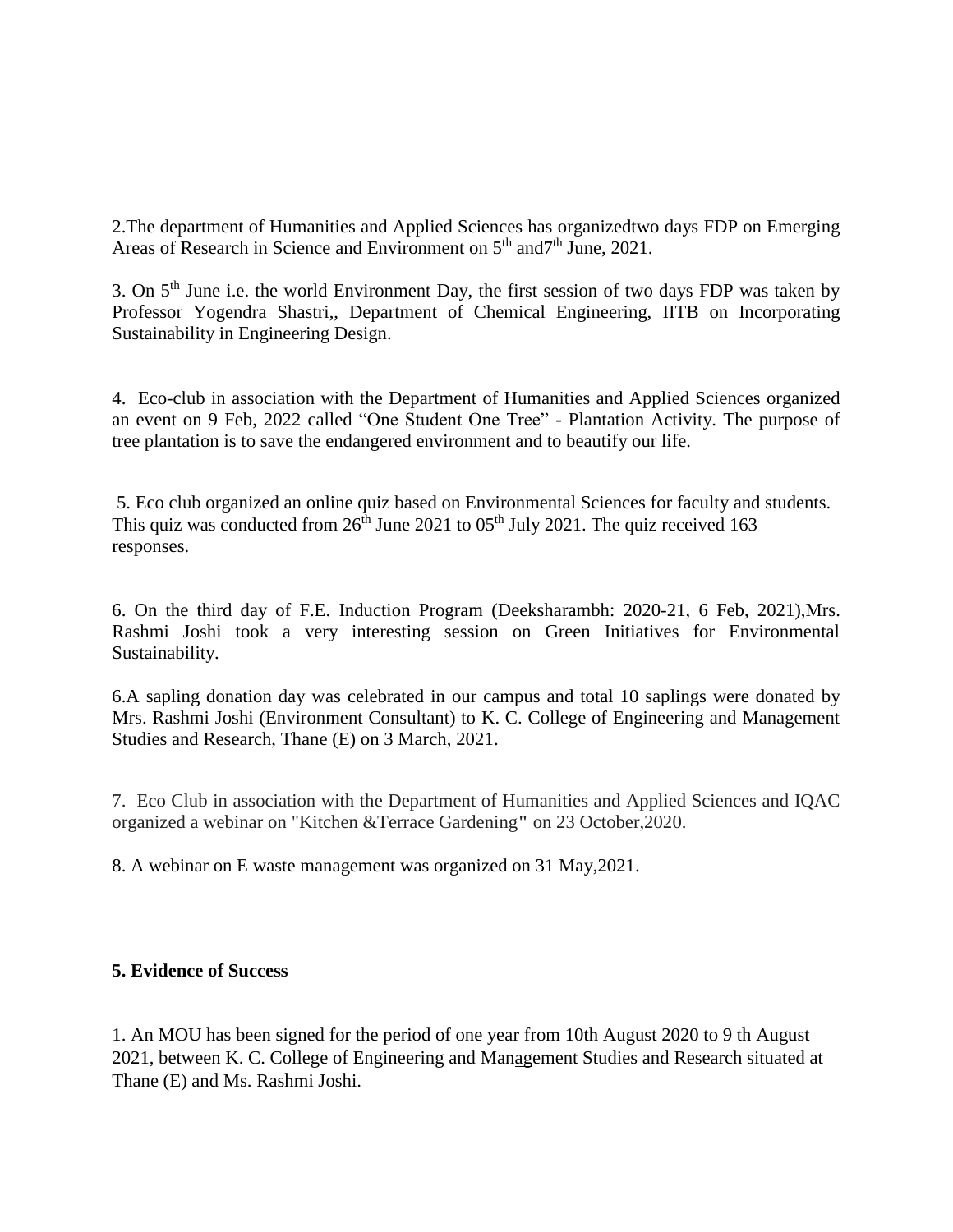2. The department of Humanities and Applied Sciences has organized two days FDP on Emerging Areas of Research in Science and Environment on 5<sup>th</sup> and<sup>7th</sup> June, 2021.

3. Thirty four students have participated in plantation activity- One Student One Tree 4. 163 students and faculty have participated in an online quiz based on Environmental Sciences.

5. Three webinars were conducted on Green Initiatives for Environmental Sustainability,Kitchen &Terrace Gardening and E waste Management by Ms.Rashmi Joshi.

#### **6. Problems Encountered and Resources Required**

The institute had interest in developing Rain water harvesting project. However, due to geographical reasons like close proximity with the Thane creek and high-water table, the practice of rainwater harvesting in the institute premise is obstructed.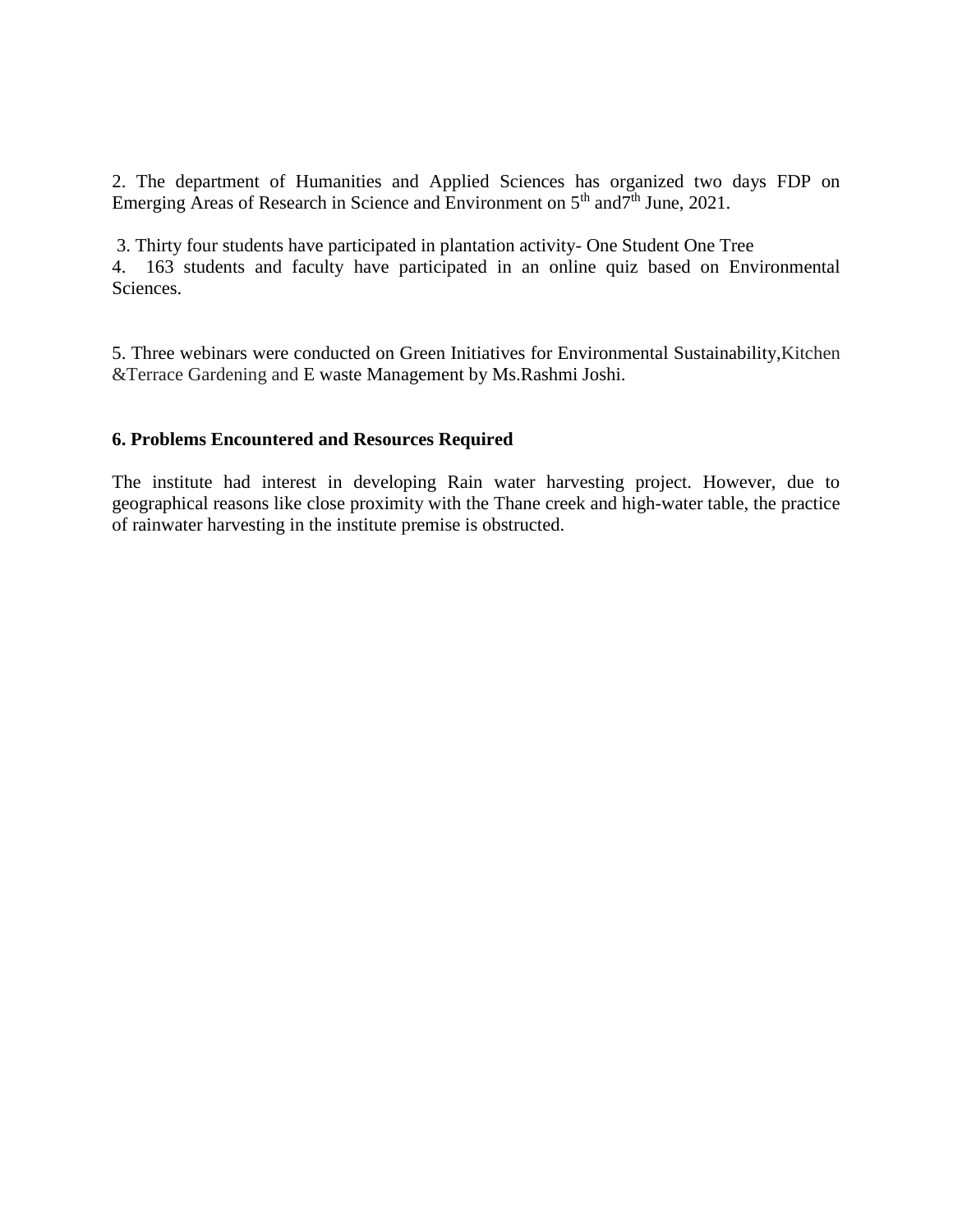# **1. Title of the practice:** E-Cell and Ideation Innovation Automation and Research Lab (IIARL)

# **2. Objectives of the practice:**

- To impart relevant skills to the students with a motive to make them self-employable.
- To help the studentswho are eager to become entrepreneurs, develop business ideas.
- To help both budding and would-be entrepreneurs with refining ideas and providing practical guidance.
- To undertake research activities, train entrepreneurs, identify opportunities and pursue them.
- To establish global leadership in all fields and develop competent human resources for providing services to society.
- To incubate students with sustainable business plan within the campus, thereby providing them with an ecosystem that would help them grow as entrepreneurs.

# **3. Context that required the initiation of the practice:**

With the job openings for the engineering sectors plummeting, the admissions to the engineering streams are also affected adversely. A dire necessity to cater such an alarming situation was to find a solution i.e., by motivating students to become entrepreneurs and create an ecosystem that would create jobs for the future lot of engineering students. With the onset of our PM's initiative of startup India, there are various schemes deployed by the government of India. With extending financial support by various agencies of the Government of India like the MSMEs, SDBI, NABARD and schemes like MUDRA, innovate India, Start-up India etc. has made the start-up ecosystems to bloom within the campus. E-Cell was started with a motive that every graduating engineer must be confident enough to be self-employed if not by industry, be able to generate enough revenue that he or she can sustain life on this planet.

## **4. The practice:**

KCCEMSR took an initiative to set up an Entrepreneurship Cell (E-Cell) for its students with a view to motivate budding entrepreneurs to establish their own startups. For the same E-Cell conducts various activities like Ted Talks, Seminars, Workshops, etc. for enhancing the skills of the students. The E-Cell is aiming at starting a full incubation center. The institute has set up a space for an incubation center under the name of IIARL. There are some startups lined up to be incubated under IIARL.

Students have gained confidence and have started working for small firms/ companies and are getting paid, thereby have grown in confidence that they can do something on their own. The E-Cell has successfully nurtured some good entrepreneurs who are doing excellent work in their start-ups.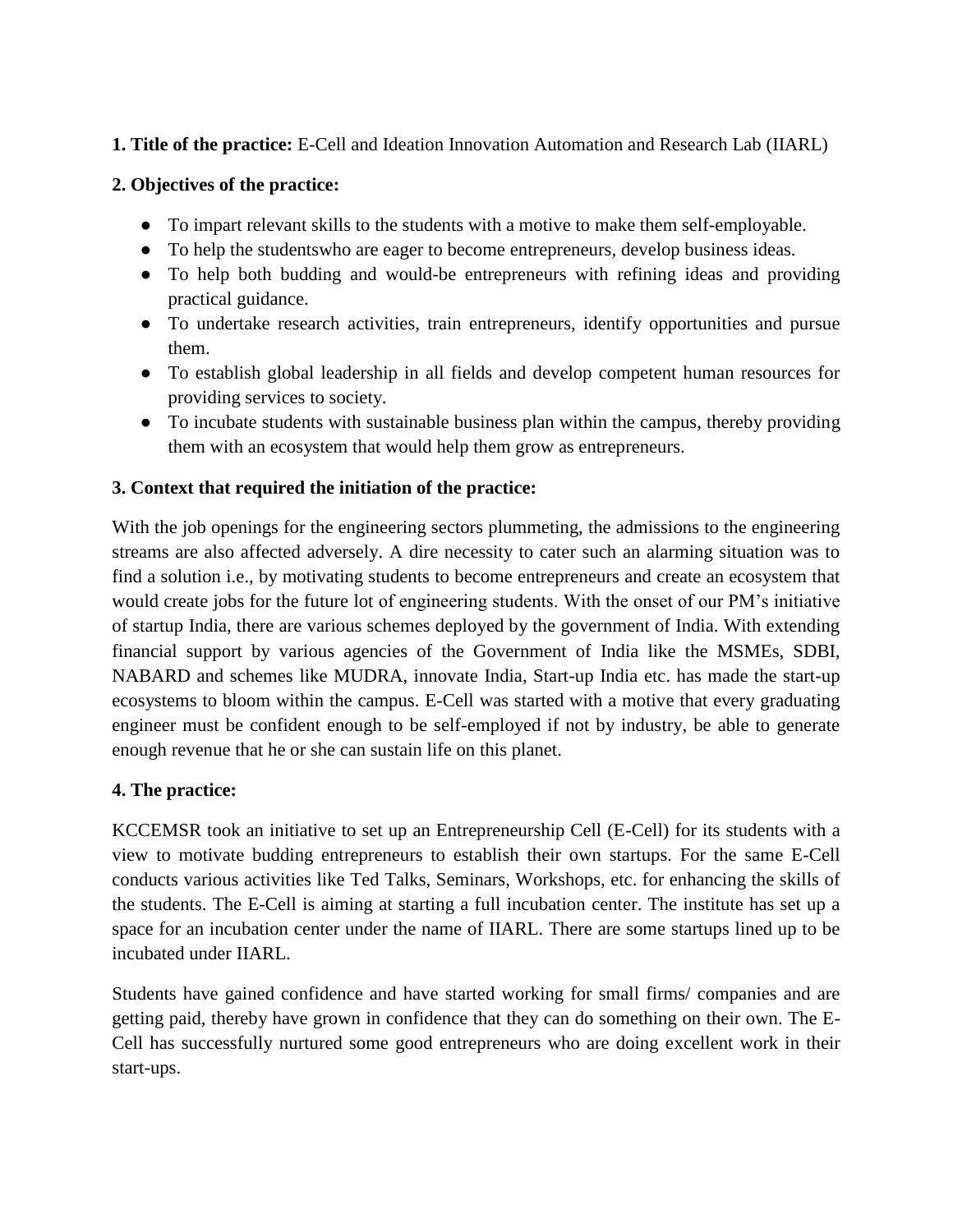The E-Cell team also won the second prize in the National Entrepreneurship Challenge held by IITB in 2018.

The E-Cell has received a funding of 20000/- from Entrepreneurship Development Institute of India (EDII) regarding conduction of activities / programs of Entrepreneurship Awareness Camp (EAC) under National Sciences & Technology Entrepreneurship Development Board (NSTEDB).

E-Cell students won the first prize at the Innovation Mela held at Atharva College of Engineering, Malad (W) in March 2019.

The IIARL has successfully incubated a business, "Hie Cabs. There are a few more start-ups lined up to be incubated in the near future. E-cell has successfully mentored its student members in setting up their own start-ups, like Redcliff Automation, Trek Community, Apdid Solutions, Shahi Dynatech, LL44, Hie Cabs, and Maverick.

E-Cell has conducted several seminars and workshops on various technologies, in online mode during the pandemic. E-Cell students coordinated the seminars while few students took the opportunity to showcase their anchoring skills. A hand full of webinars likeBrisk walk to Python and Github were taken by the E-Cell students to spread conscious about the upper hand of being in E-Cell, as these E-Cell students strengthen their technical knowledge through the guidance of alumni and team leaders. The IIARL has now been registered as an LLP and is set to incubate more startups to help students set up their businesses.

## **5. Evidence of Success:**

#### **Evidence of success (2019-20)**

**KCCEMSR** got the status of HIBI from MSME, which is the only institute in Thane.

#### **RESPAWN – gaming event**

RESPAWN was organized by Ecell from 31st January to 2 February, 2020 with the motive to entertain students with gaming and help them understand how games are developed and how gaming evolution is going from old to latest generation. CS GO, Dota 2, CS 1.6, PUBGM, CODM were the major games included in the event arranged within the college campus auditorium. Special PCs with high specs were rented for better gaming experience. Students from various colleges and game-zones showed their enthusiastic spirit by participating in this event. This event was a major hit which received a whopping response from the participants, as the attendance marked was around 400.

Bearable amount for registration was collected from the participants, in total Rs.1,510 was collected. In appreciation prize money was also kept for the winners. 75 students registered actively for the event. Most of them registered for all the games that were arranged. Among those 75 students who played the games, 12 students were declared as winner for the respectivegames. All of them got more than they invested to play the games. Total amount of Rs.1,500 was distributed among all the 12 students as prize money.